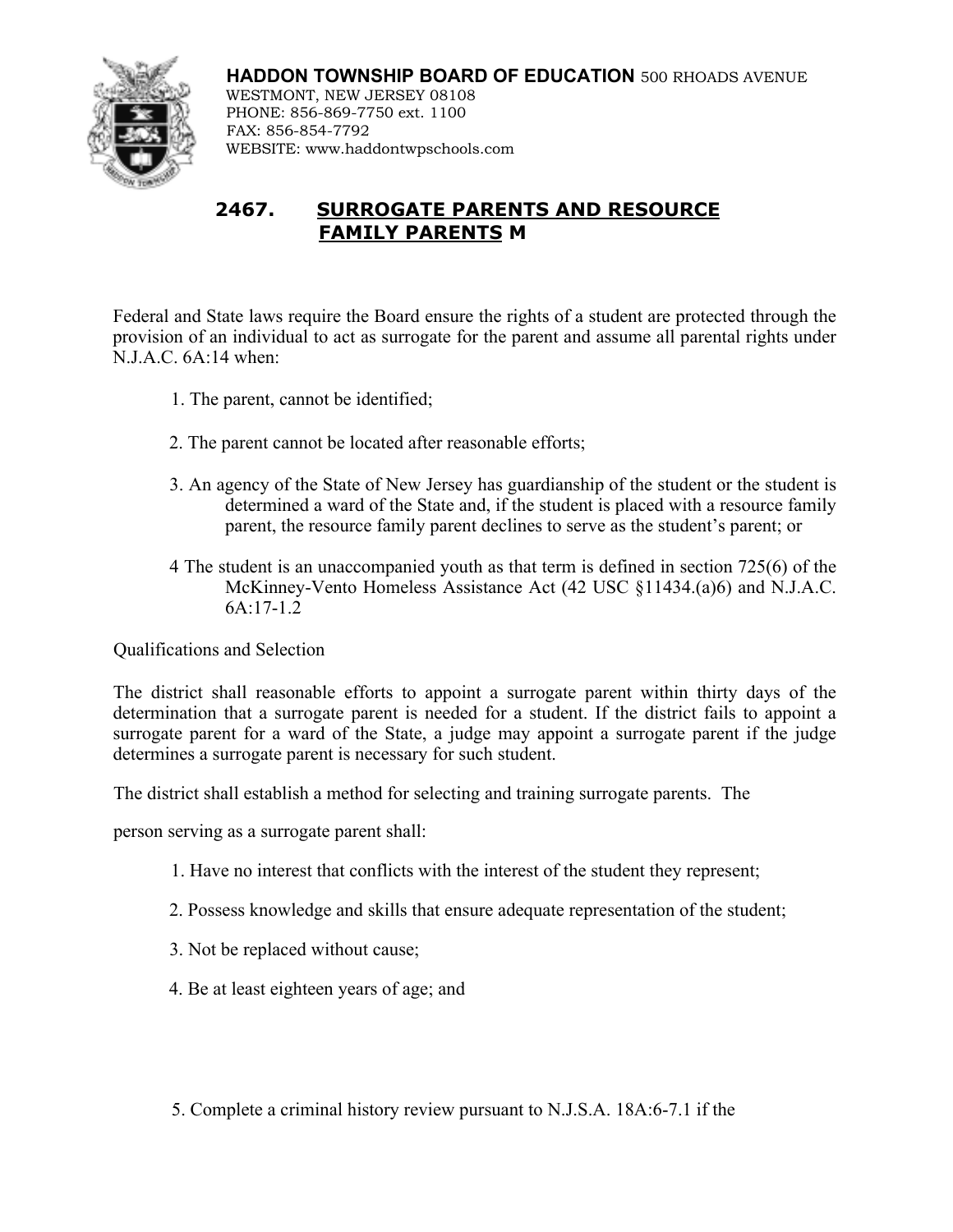person serving as the surrogate parent is compensated.

The person(s) serving as a surrogate parent may not be an employee of the New Jersey Department of Education, this district, or a public or nonpublic agency that is involved in the education or care of the child.

The Assistant Superintendent for Curriculum and Instruction shall serve as Surrogate Parent Coordinator and will: determine whether there is a need for a surrogate parent for a student; contact any State agency that is involved with the student to determine whether the State has a surrogate parent appointed for the student; and make reasonable efforts to appoint a surrogate parent for the student within thirty days of determining that there is a need for a surrogate parent for the student.

When a student who is or may be a student with a disability is in the care of a resource family foster parent, and the resource family foster parent is not the parent of the student, the district where the resource famil**y** foster parent resides shall contact the student's case manager at the Division of Child Protection and Permanency (DCP&P) in the Department of Children and Families to determine whether the parent retains the right to make educational decisions and determine the whereabouts of the parent.

If the parent retains the right to make educational decisions and the parent's whereabouts are known to the school district, the Superintendent or designee shall obtain all required consent from**,**  and provide written notices to**,** the parent.

If the district cannot ascertain the whereabouts of the parent, the resource family shall serve as the parent unless that person is unwilling to do so. If there is no resource family foster parent, or if the resource family foster parent is unwilling to serve as the student's parent, the Surrogate Parent Coordinator shall consult with the student's case manager at DCP&P to assist in identifying an individual to serve as a surrogate parent**,** 

appointing a surrogate parent**,** and obtaining all required consent from, and providing written notices to, the surrogate parent.

## Training

N.J.A.C 6A:14-2.2(d) requires the district train surrogate parents so they have the knowledge and skills that ensure adequate representation of the student. The Surrogate Parent Coordinator shall coordinate the training for surrogate parents. The training may include, but not be limited to:

- 1. Providing the surrogate parent a copy of:
	- a. Parental Rights in Special Education booklet;
	- b. N.J.A.C. 6A:14;
	- c. The Special Education Process;
	- d. Administrative Code Training Materials from the Department of Education website; and